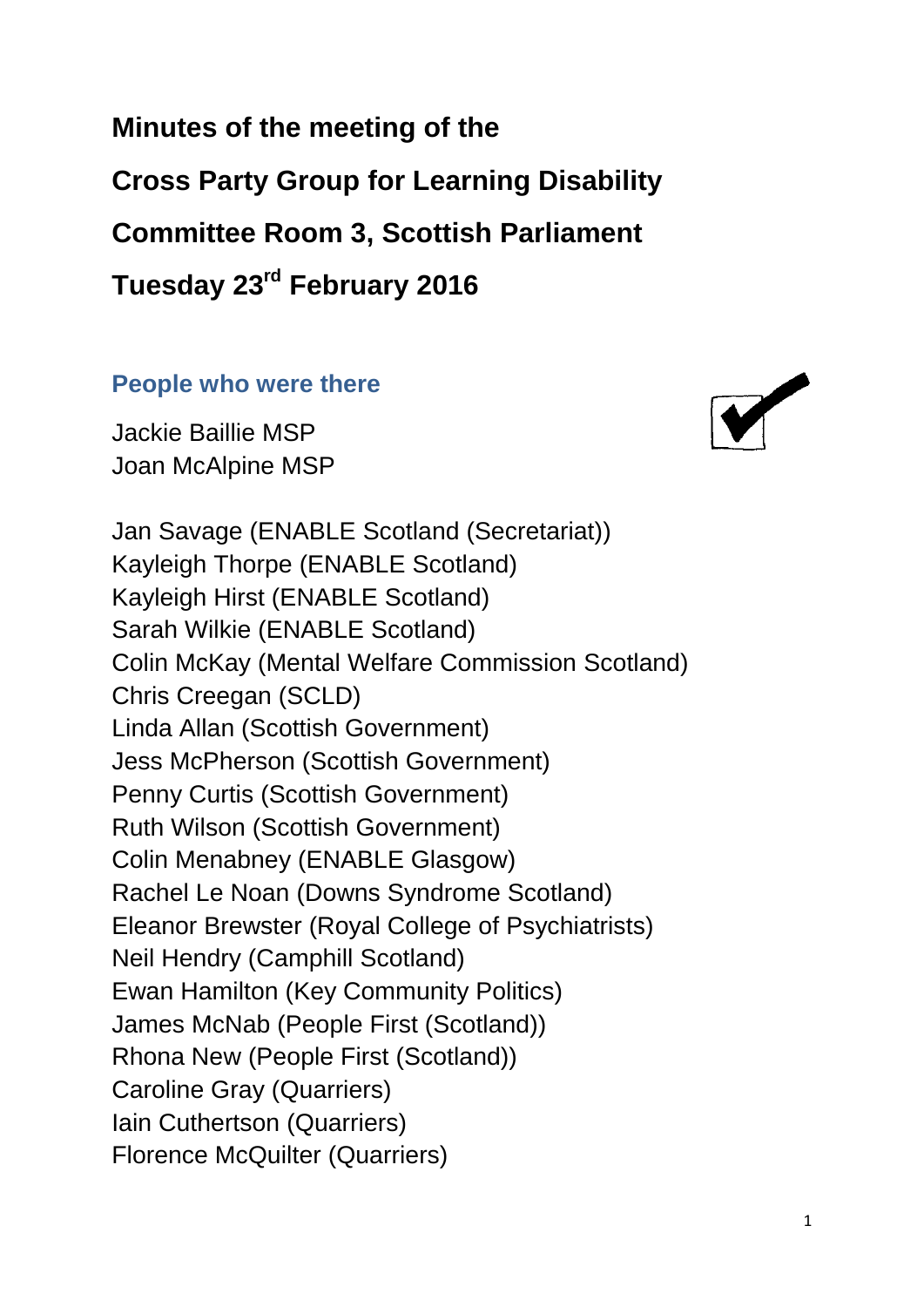Sonya Bewsher (LDAS) Andrew Doyle MBE (LDAS) Ian Hood (LDAS) Layla Theiner (Disability Agenda Scotland (DAS)) Helen Wright (Edinburgh Development Group) Frances McDonald (Edinburgh Development Group) Andy Williams (Central Advocacy Partners) Elizabeth Findlay (Central Advocacy Partners) Gloria Greganti (Ark Housing Association) Sue Tait (Ark Housing Association) Jenny Miller (PAMIS) Emma Soanes (Unity Enterprise) Christine Carlin (Mindroom) James Fletcher (ARC Scotland) Edward Fairweather (Gowrie Care) Sarah Buchan (Gowrie Care) Rachel Webb (Scottish Autism) Patricia Kearn (Speak Out Advocacy Project) Geraldine Herd (Speak Out Collective) Paul Lindsay (Speak Out Collective) Fiona Sinclair (Autism Rights)

Gregor Sinclair (Autism Rights)

#### **People who could not come and sent apologies**

Annabel Goldie MSP Ken McMahon (DCP Scotland)

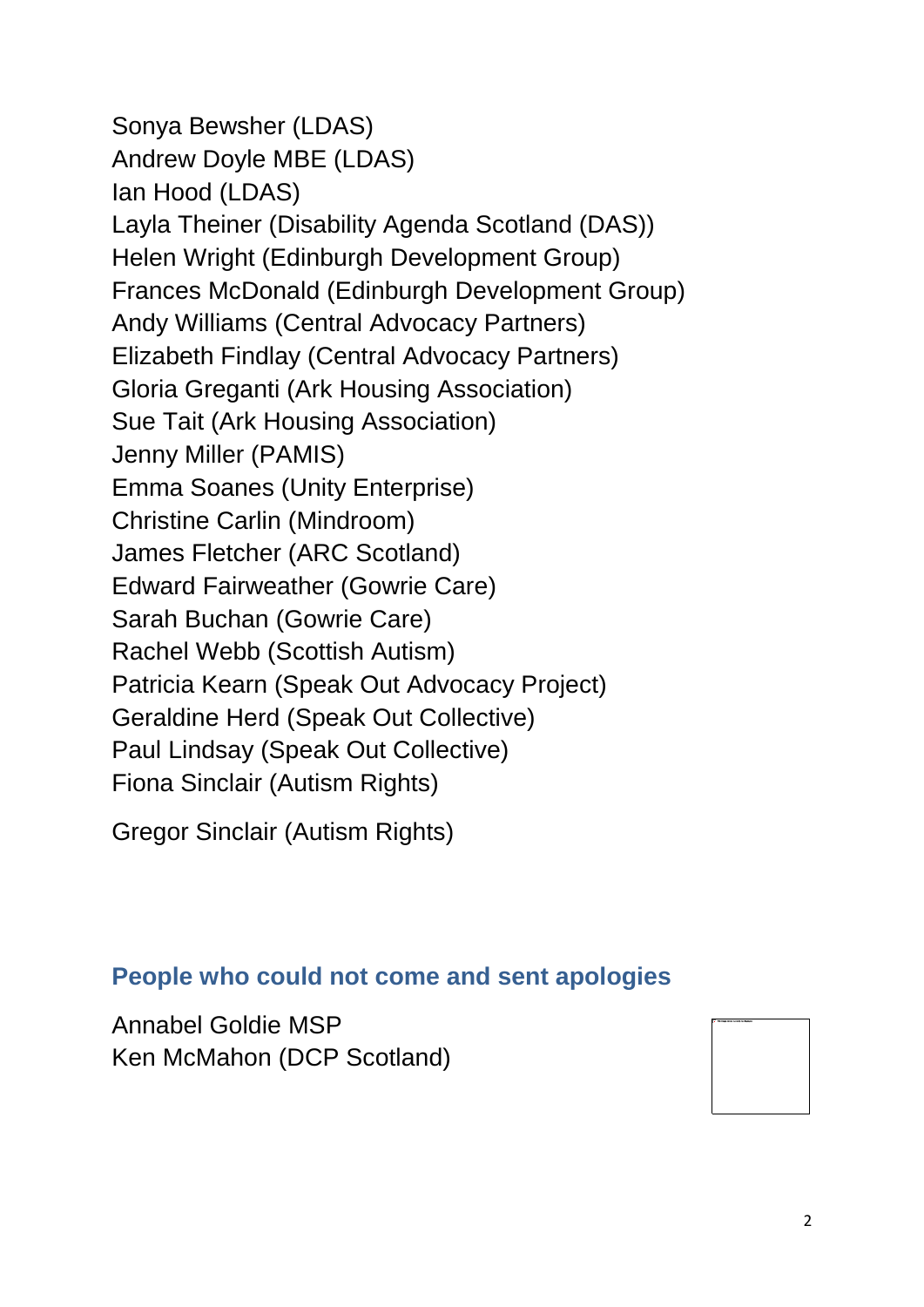3

#### **1. Welcome**

Jackie Baillie MSP welcomed everyone to the meeting.

### **2. Minutes of the last meeting on 16th June 2015**

Jackie said Linda Allan from the Scottish Government had asked to change some words in the minutes.

She asked if everyone was happy with the changes. Everyone said yes.

Everyone said the rest of the minutes were correct.

Jackie said at a previous meeting Annabel Goldie had been nominated at Co-deputy Convener.

But there were not enough MSPs at that meeting to make this official.

Jackie said there were 2 MSPs here today so we could make it official.

Jackie nominated Annabel as Co-deputy Convener.

Joan McAlpine MSP supported the nomination.

Jackie said it was important to do this because Annabel had sent letters on behalf of the Cross Party Group.

So it was important to make sure the group were happy to have her acting on their behalf.





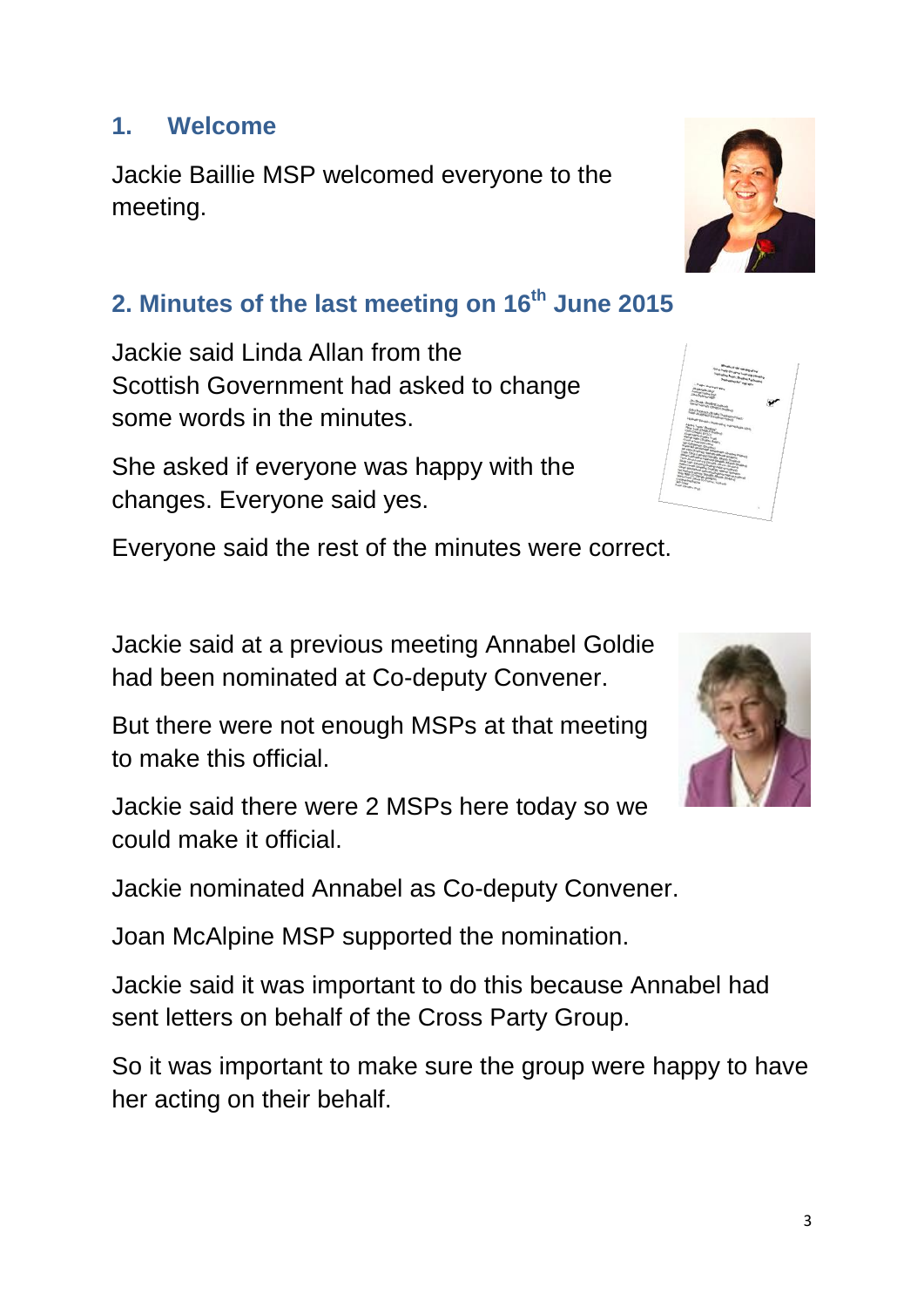# **3. Matters arising – things that came out of the last meeting**

## **A new law about Mental Health**

Jackie said the Cross Party Group had agreed that they wanted the Scottish Government to look at whether the Mental Health Law should cover people with learning disabilities.



The group agreed at the meeting in April that they would try to get the Government to look at this.

Jackie tried to change the law to say that the Scottish Government **had** to look at whether the law should cover people with learning disabilities.

There was a vote in Parliament on  $24<sup>th</sup>$  June about the law.

MSPs voted not to change the law. So the law does not say the Scottish Government **have** to review it.

But even though it is not in the law, the Scottish Government have said they will still do a review.

This is good news. And a good result for the Cross Party Group.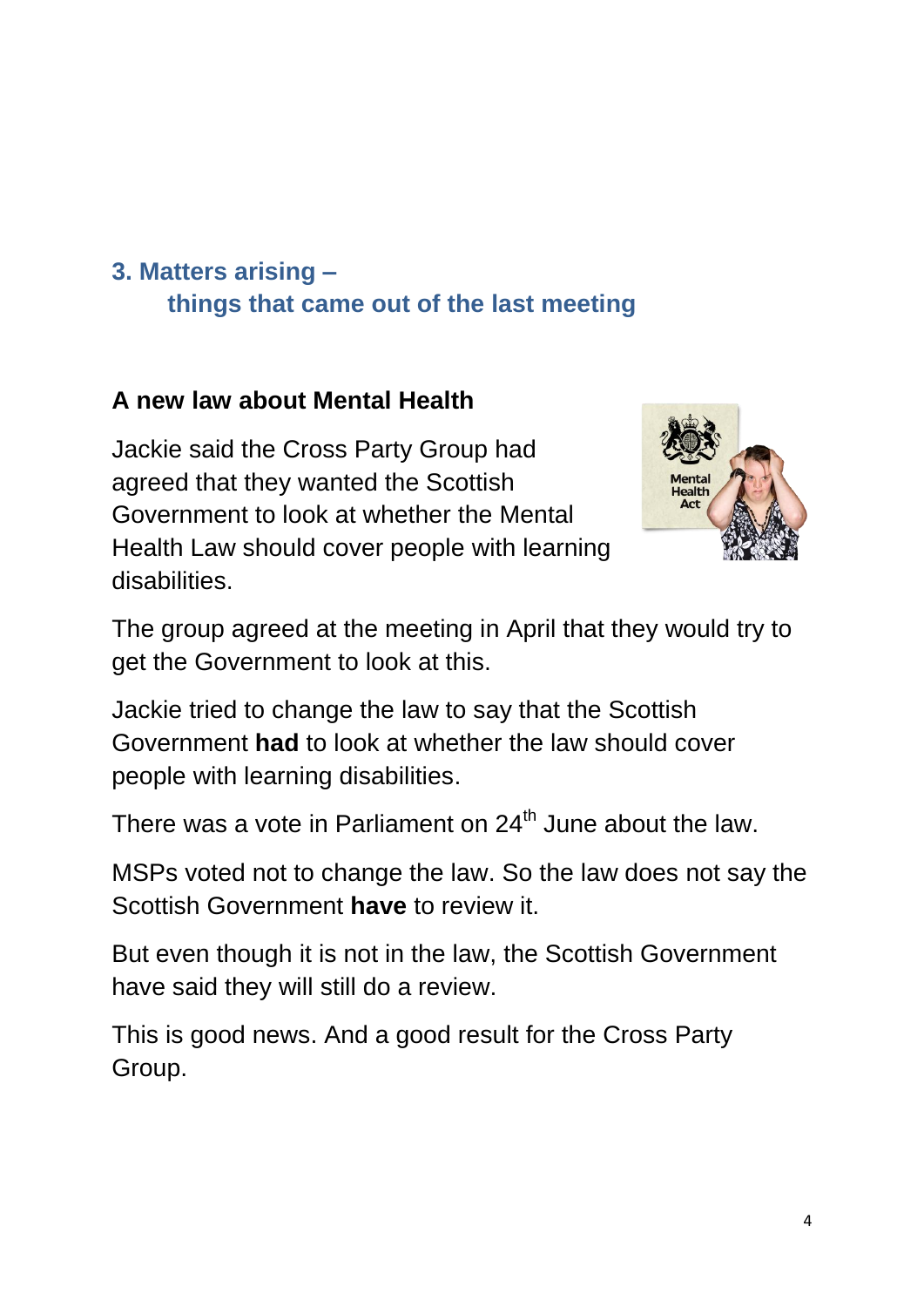#### **Letters to transport providers**

Jackie said at the last meeting, the Cross Party Group agreed to send letters about issues with access to transport.

Jackie said when the group get any replies they will be emailed to Cross Party Group members.

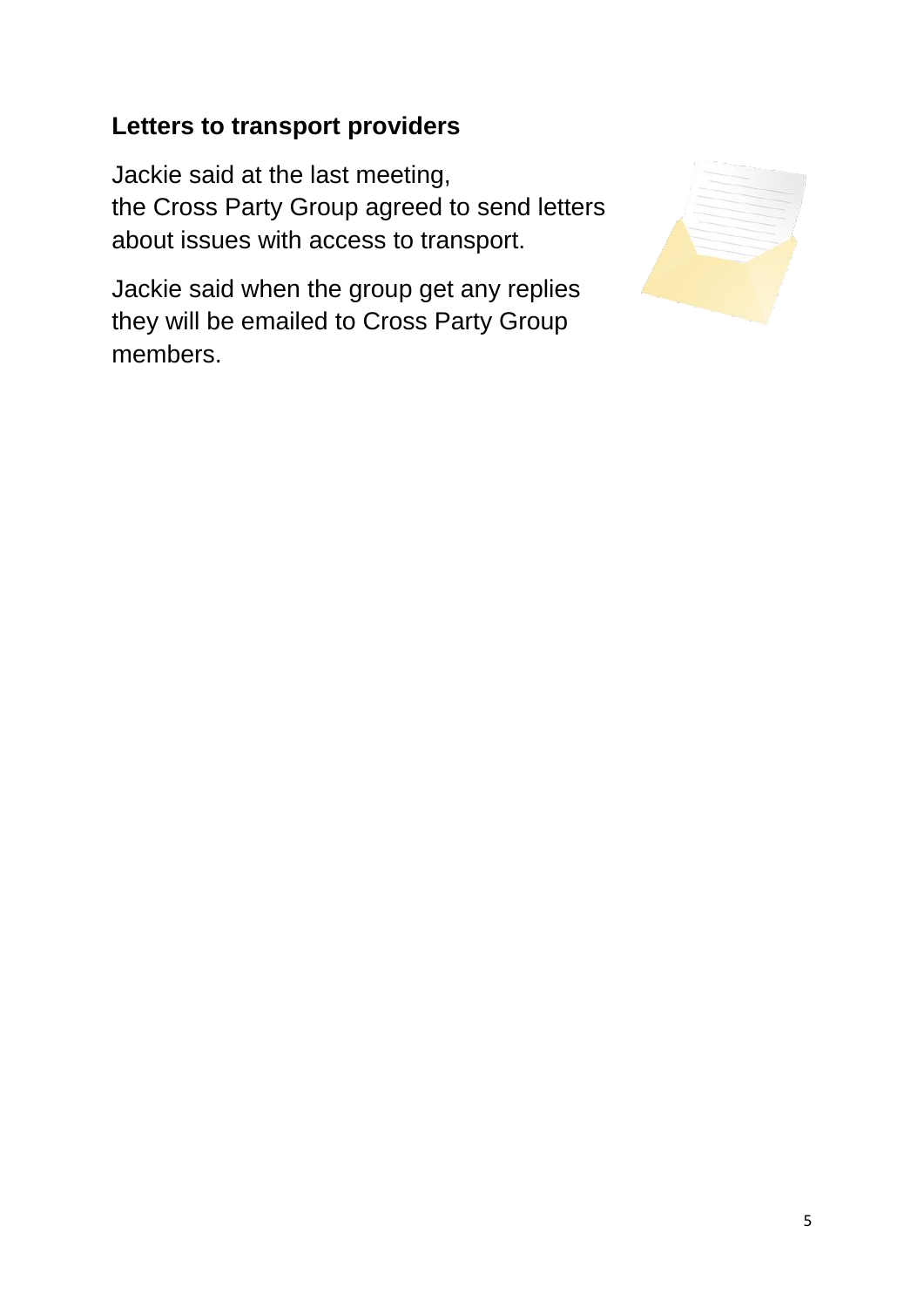Jackie said there is a Scottish Parliamentary Election in May.

After that the Cross Party Group will be reformed. There might be some new MSPs.

Jackie suggested that the group invites the new Transport Minster to a meeting to talk about transport issues.

Everyone said they were happy to do this.

# **Protecting the rights of people with learning disabilities**

Jackie said there was a story in the news recently about Winterbourne View.

Winterbourne View was a care home in England where people with learning disabilities were abused.

The news story said a report had been done about Winterbourne View.

The report recommended that the UK Government should have a Commissioner for people with learning disabilities.

A Commissioner is a person who would promote the rights of people who have learning disabilities.

Jackie said she thought this was an interesting idea.

She wondered if Scotland should have a Commissioner for people with learning disabilities too.

6



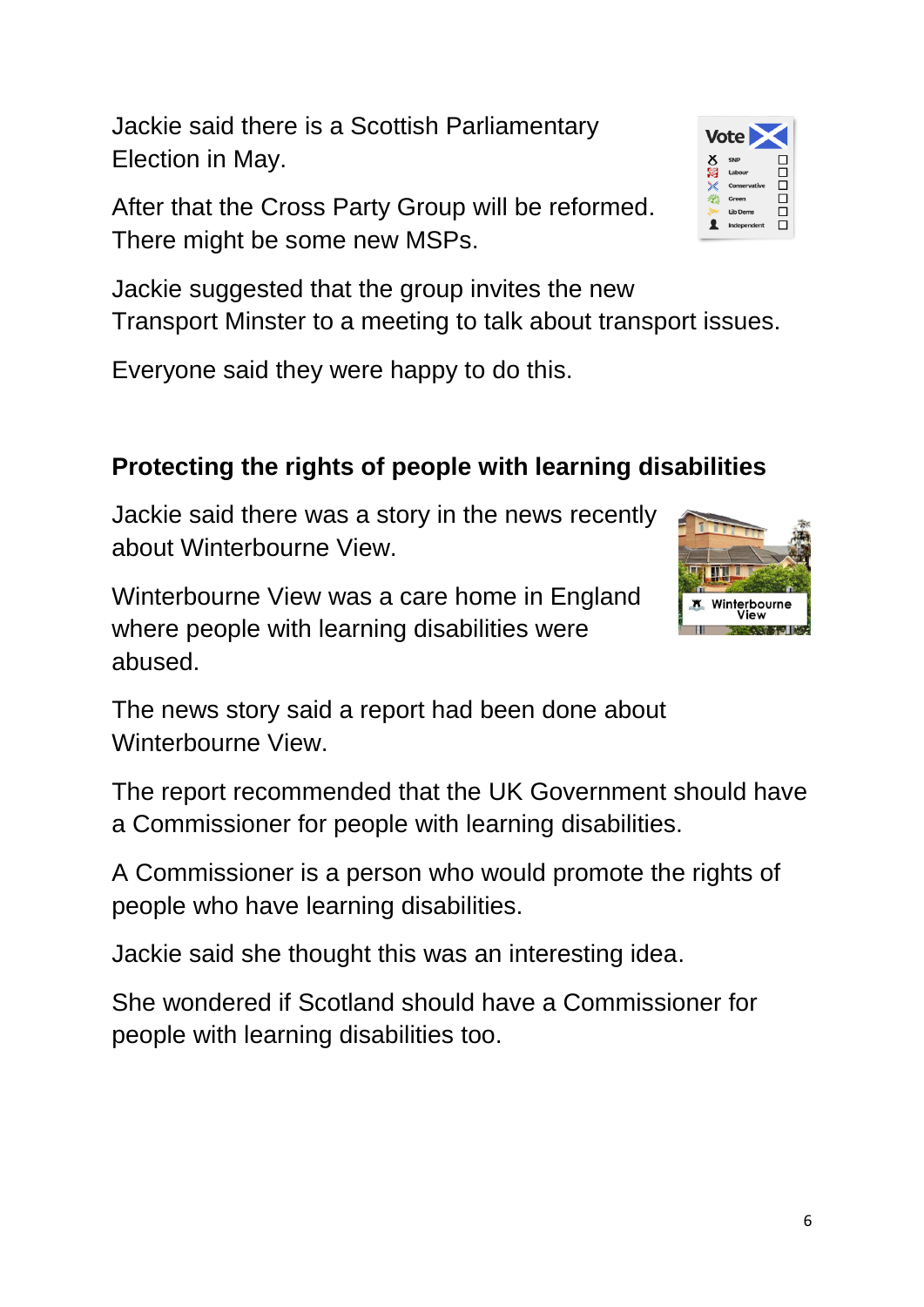#### **4. Mental Health Law**

Jackie introduced Penny Curtis and Ruth Wilson.

Penny and Ruth are from the Scottish Government team who are working on the Mental Health Law.



Ruth said the Scottish Government wants to find out if the law should cover people who have learning disabilities or not.

The Scottish Government will ask lots of people what they think of the law. This is called a review.

They will make sure people with learning disabilities are included in the review.

Ruth said the Scottish Government are working with the Mental Welfare Commission and the Scottish Commission for Learning Disability on this review.

Colin McKay is from the Mental Welfare Commission. He talked a bit more about the work they are doing on this review.

Colin said lots of people have asked for the law to be changed in the past. But it hasn't happened yet because it's very complicated.

Colin said The Mental Welfare Commission want to find out what people want to achieve by changing the law.

They also want to find out how they can make sure everyone can have their say about the law.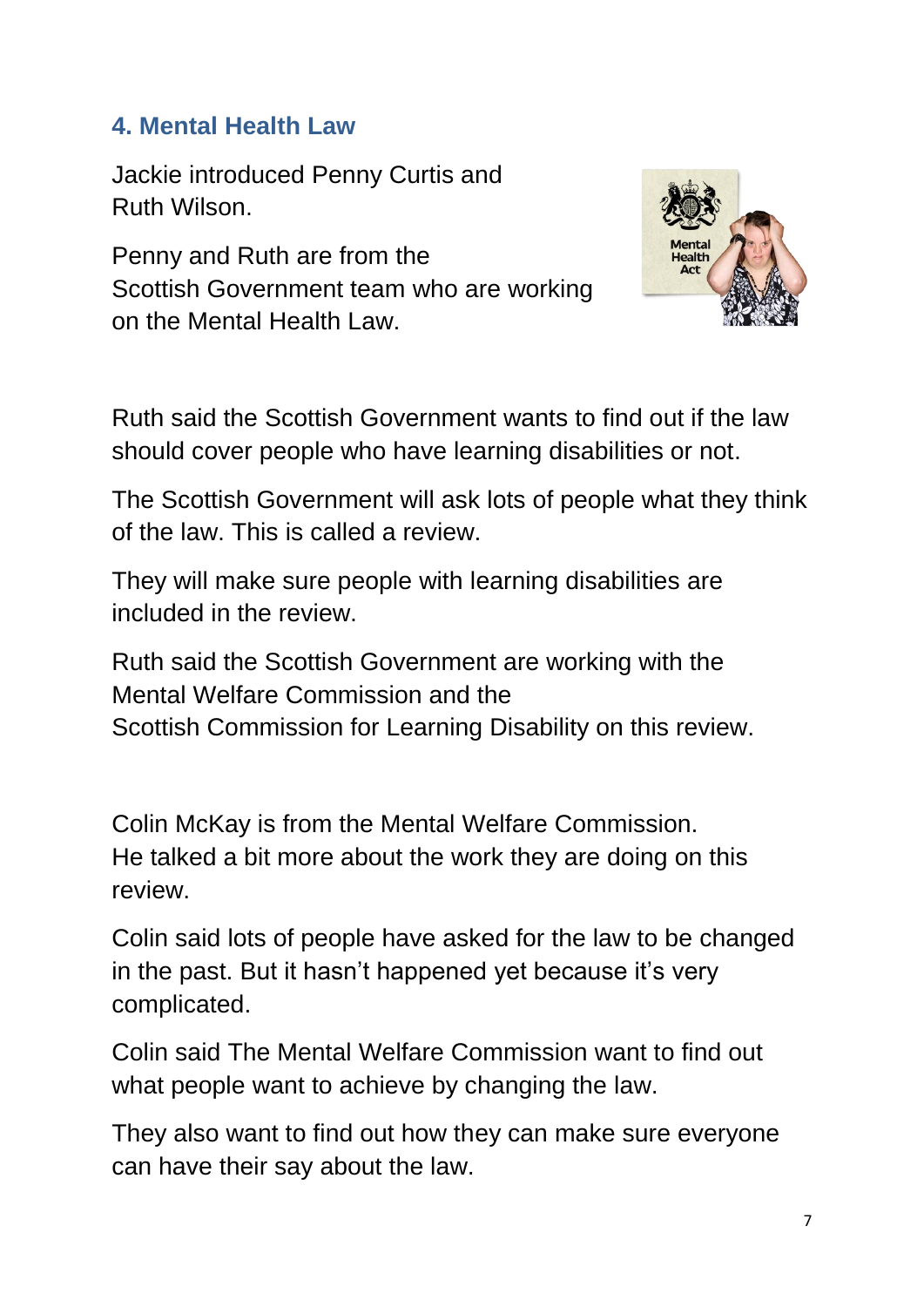Colin said they would like to do a survey for Cross Party Group members and other people who are interested in the law.

He called this survey a 'scoping exercise'.

They are also going to write some information to help people understand…

- what the law is used for just now
- how it affects people with learning disabilities
- what other countries say in their laws
- how laws about human rights affect the issue.

Colin said the Mental Welfare Commission will write a report for the Scottish Government.

The report will give the Government some suggestions for how to do the review.

|  |  |  | Jackie asked when will the review of the law actually start? |  |
|--|--|--|--------------------------------------------------------------|--|

Colin said they will write their plan over the spring time.

So after the election in May the new Scottish Government will look at the report and decide how they want to do the review and when it will start.

Ruth said when the Scottish Government have a timescale in place for the review they will tell the Cross Party Group.

|                |  | Norday Tuesday Wednesday Thursday Friday, Saturday Sanday |  |  |
|----------------|--|-----------------------------------------------------------|--|--|
| комик          |  |                                                           |  |  |
|                |  |                                                           |  |  |
|                |  |                                                           |  |  |
| <b>ECEMBER</b> |  |                                                           |  |  |

**Repo**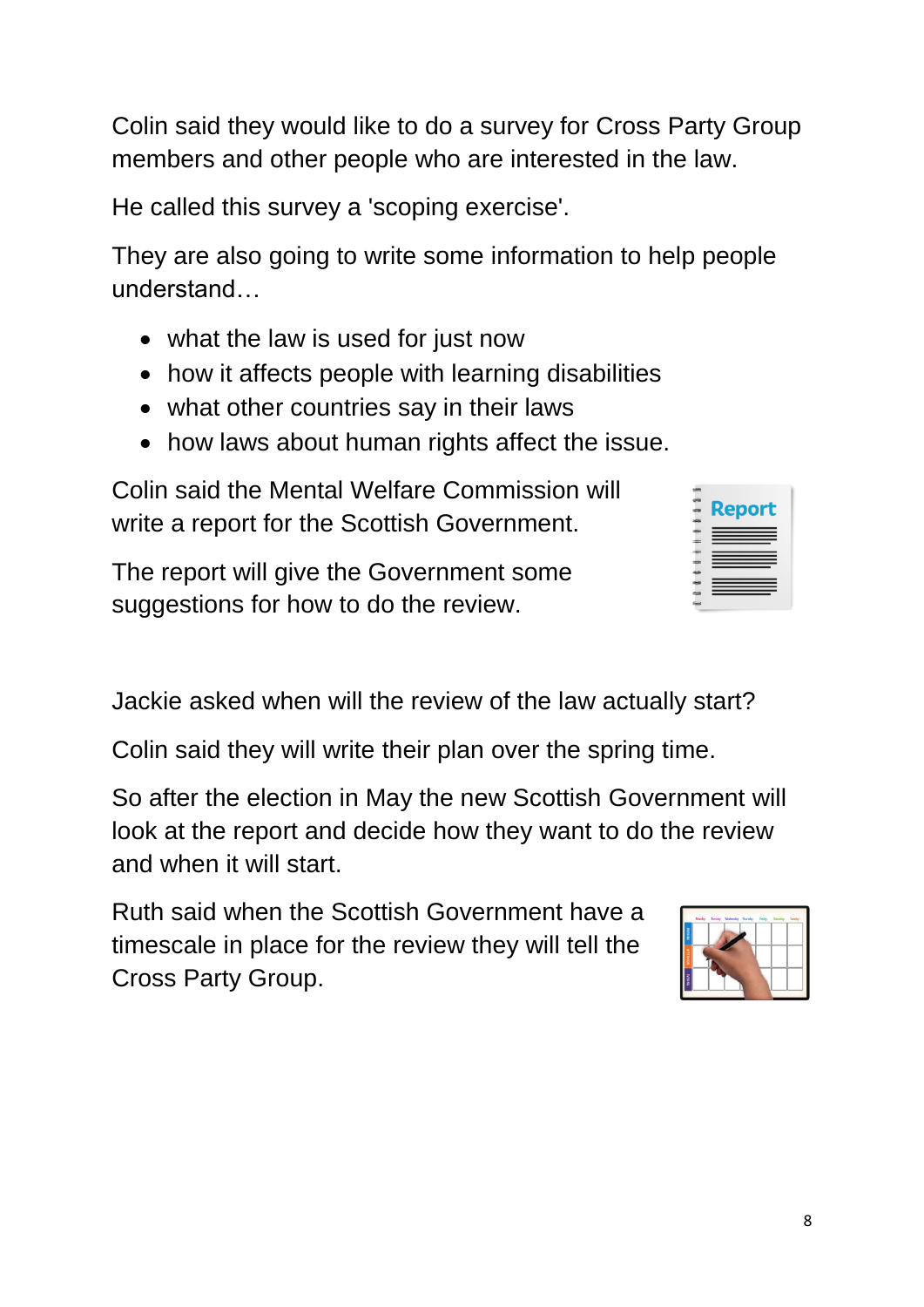Jackie asked if the Scottish Government has to finish the review by a certain time?

Ruth said the new mental health law was passed in August 2015.

The Scottish Government have to do the review within 3 years.

So they have to do the review by August 2018.

Ian Hood is from Learning Disability Alliance Scotland (LDAS).

He asked how people with learning disabilities will be included in the review?

Colin said they are keen for everyone to take part in the review.



But they are not sure about the best way people with learning disabilities can take part. Because some parts of the law are complicated and hard to understand.

He said the Mental Welfare Commission will work with others to find out the best way for people with learning disabilities to take part.

Chris Creegan is from the Scottish Commission for Learning Disability (SLCD).

Chris said people with learning disabilities would be involved from the start of the work.

James McNab is from People First (Scotland).

He said People First (Scotland) have been campaigning for a long time to change the law.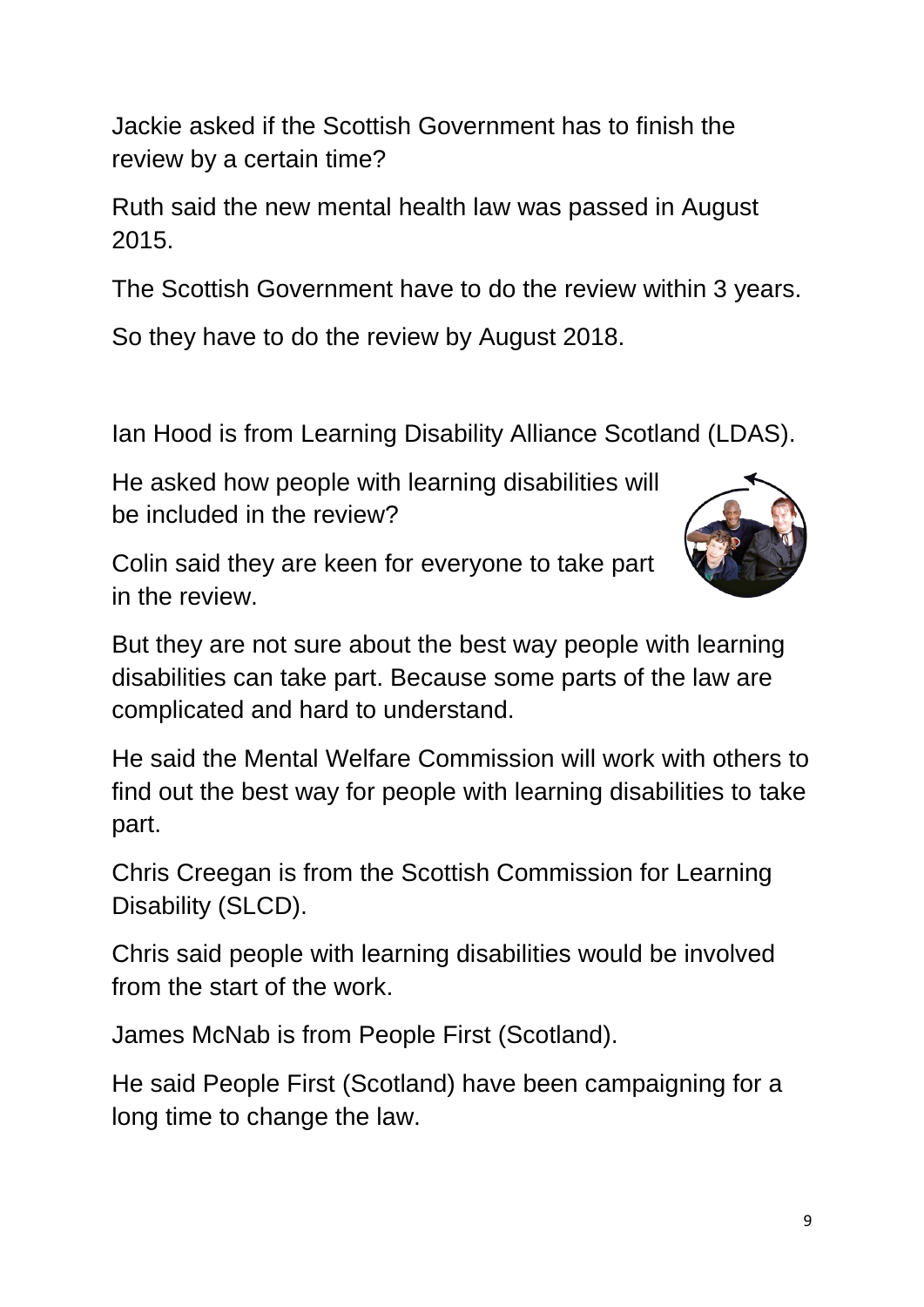He said People First (Scotland)'s campaigning wants to change the Law so that Learning Disability is not defined as a mental disorder.

Colin (Mental Welfare Commission) said People First have worked hard on this so far.

And they want People First (Scotland) to be involved both parts of the review.

Fiona Sinclair (Autism Rights)asked if the Cross Party Group will campaign for the law to be changed so it does not cover people with learning disabilities and autism?

Jan Savage said some people think the law should change. But other people think the law should not change.

So the Cross Party Group would not campaign for one thing or the other.

Jackie said the Cross Party Group want to be involved in all the work that is going on with the law.

She suggested it is put on the agenda for a meeting in autumn.

Jackie thanked Colin, Chris, Ruth and Penny for coming to the meeting.

## **5. Residential care**

Andrew Doyle is Chair of LDAS.

He said LDAS are worried that councils are developing residential care homes for people with learning disabilities.

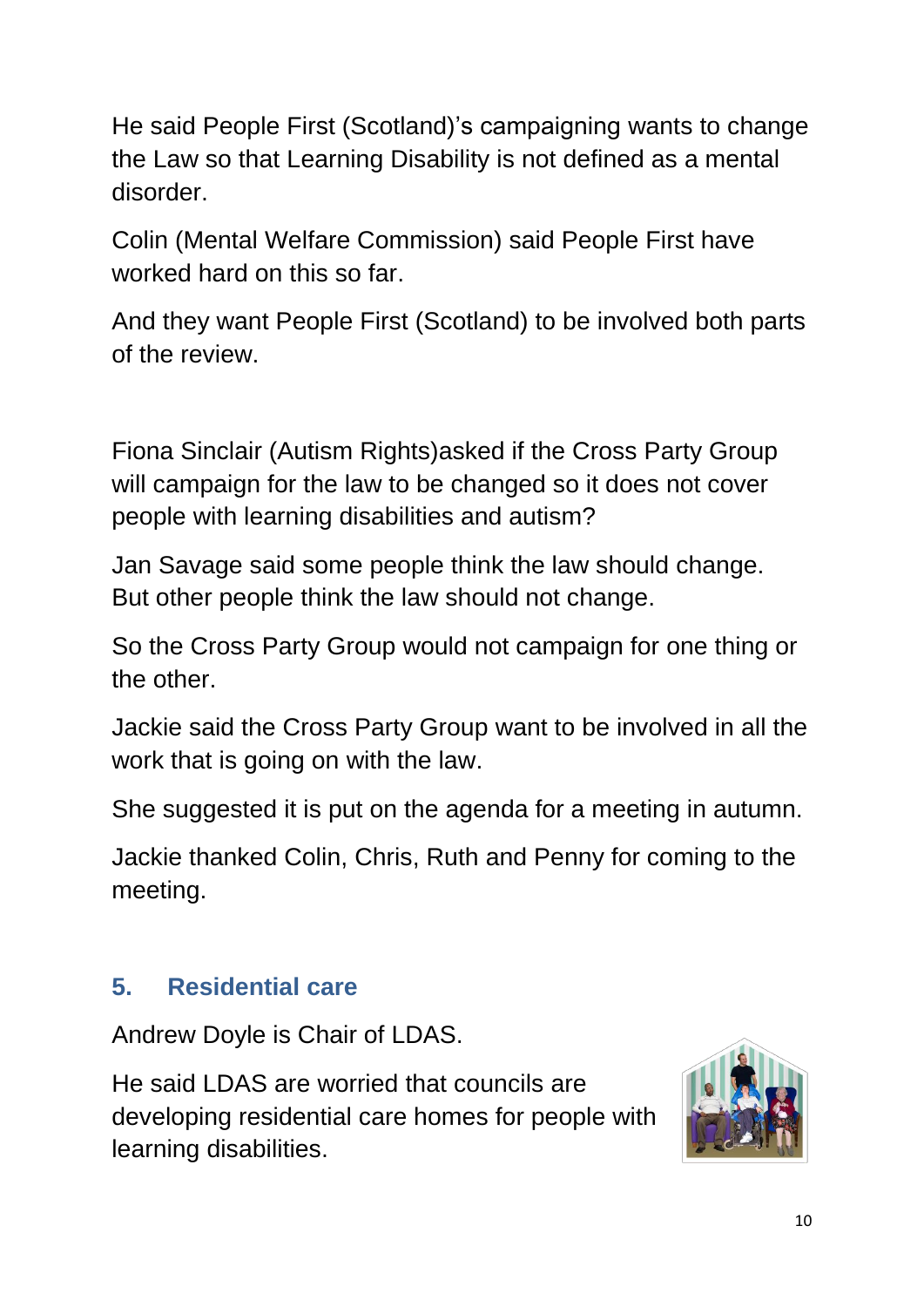Andrew said he used to live in residential care. He said people used to say he could not live a "normal" life. Andrew said he now lives in has his own flat, he is married and has a job.

Andrew said even people with complex learning disabilities can live in the community and enjoy the same things as other people.

Andrew said most people with learning disabilities choose to live their own homes.

He said living in a residential care home is often people's last choice.

Patricia Kearn is from Speak Out Advocacy South Lanarkshire.

She said more and more people with learning disabilities are being placed in care homes for older people.

She said councils do this because they don't have enough money.

Colin Menabney is from ENABLE Glasgow. He said not all care homes for people with learning disabilities are bad.



He said there are some smaller homes that work well.

Colin said there are 4 things that make group living work well:

- 1. People are close to their family and friends
- 2. Family and friends are involved in people's support
- 3. People have a say about how the home should be run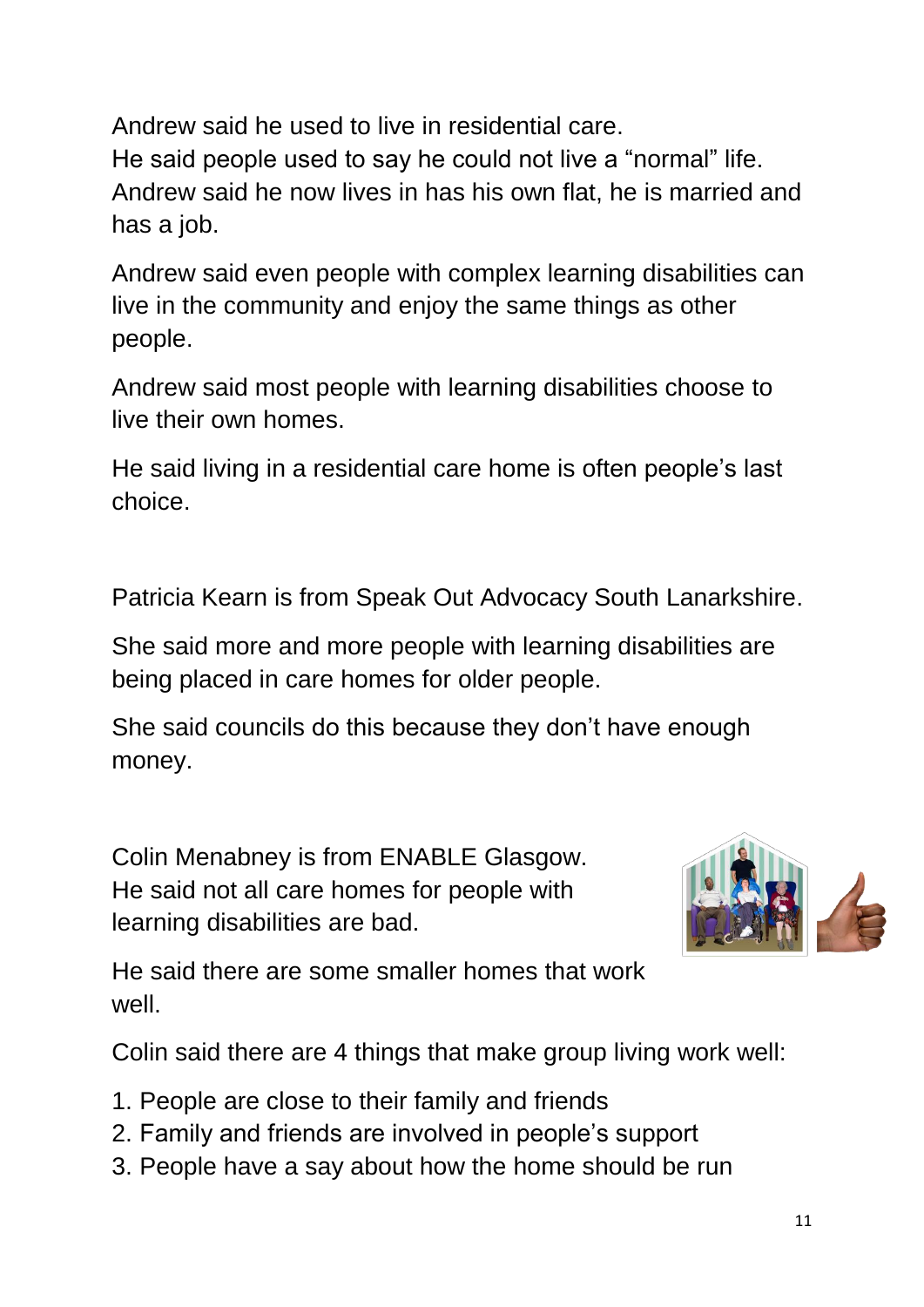4. People in the home use community doctors and dentists rather than having a doctor or dentist in the home.

James McNab told us about the work that People First (Scotland) did with Scotland Excel on procurement of care home places.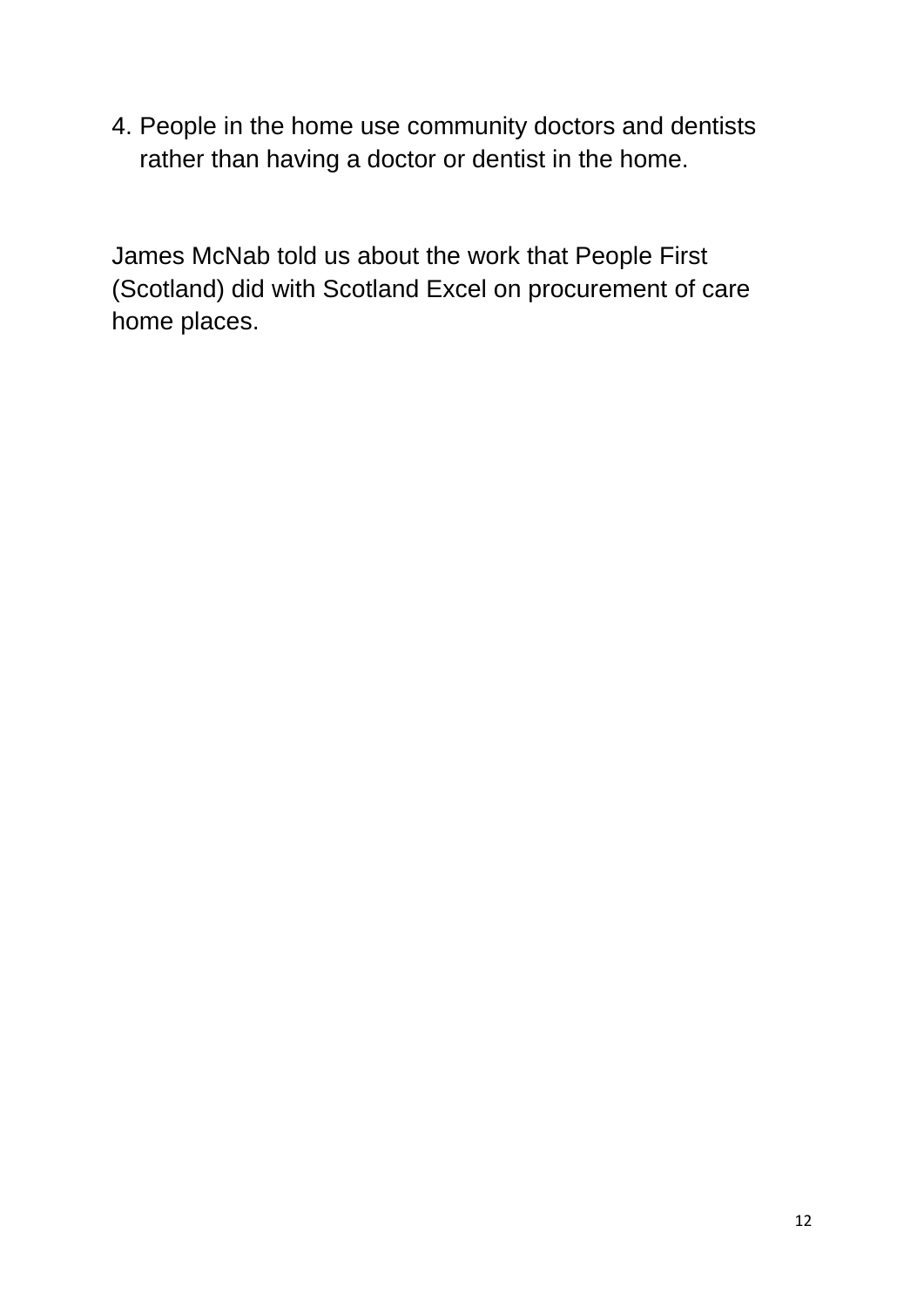Patricia said smaller group homes can cost a lot of money to run.

She said she knew 4 people who used to live together in South Lanarkshire.



But the council didn't put enough money into their home.

The people have now been placed in a larger home for older adults. They do not get the support they need to get out and about.

Jackie said councils were going to have less money to spend. So this problem is likely to get worse.

Neil Hendry is Chief Executive of Camphill Scotland.

He said sometimes people think residential care is the opposite of living in the community. But it is not that black and white. There are lots of options in between.

He said it was important to look for examples of good practice in all types of care.

Linda Allan is from the Scottish Government's Keys to Life team.

She said lots of people with learning disabilities live independently. But some people can feel lonely.



She said the Keys to Life team will be working with Dr Anne MacDonald to look at where people live. Especially people who live far from home.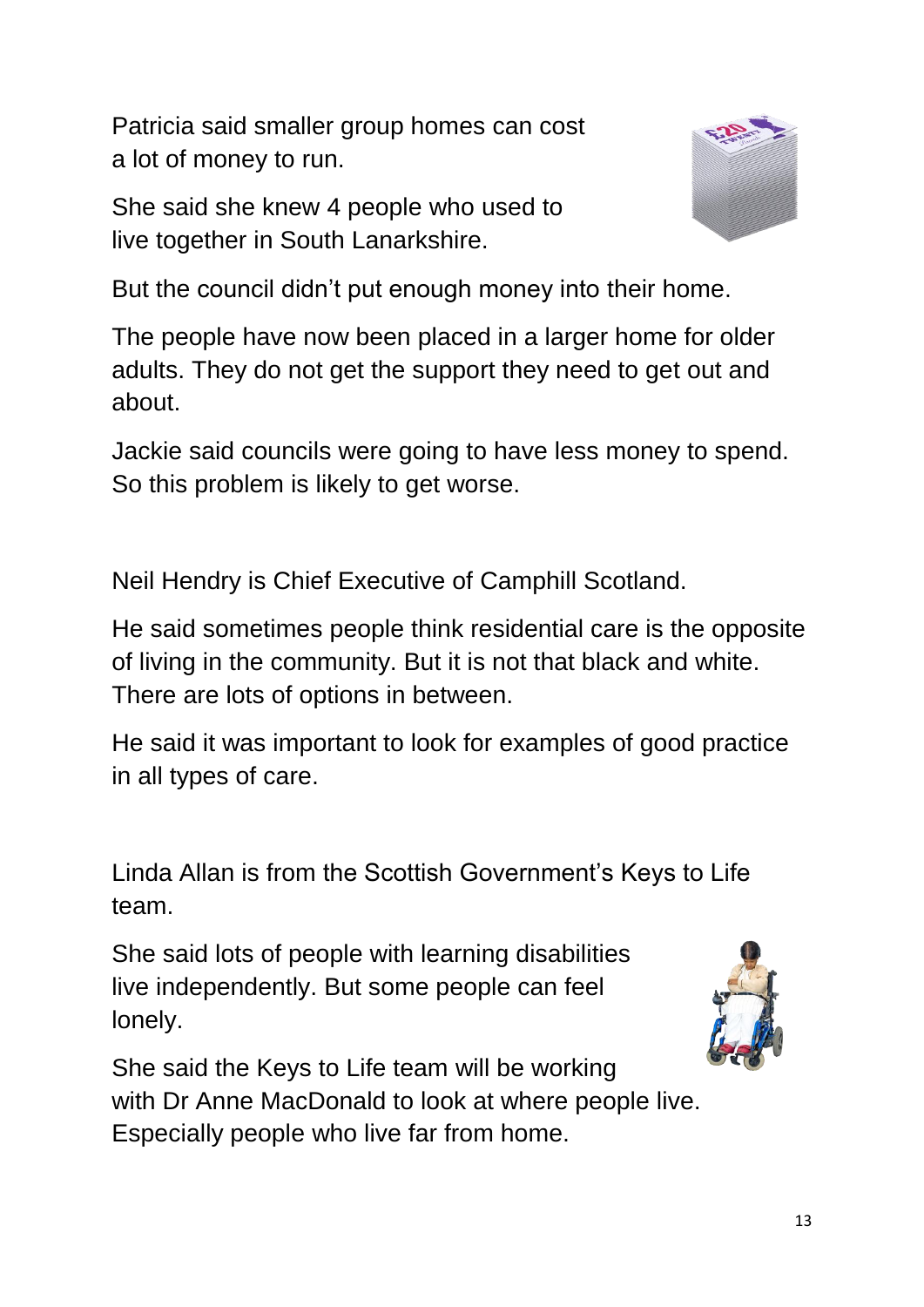Linda said the keys to life team want to know if people are concerned about residential support.

They want to find out what works well for people. What works well for people in towns and cities as well as people who live in rural areas.

Linda Allan said if anyone has any evidence about people being moved to care homes for older people, please pass it on.

Florence McQuilter is from Quarriers.

She said she thinks people who have been in their homes for years should be allowed to stay in their own homes.

Jess said they think people should have choice and control. That is what is most important.

Elizabeth Findlay from Central Advocacy Partners said advocacy is also important.

She said some people do not have access to advocacy.



Jess said the Scottish Government agree that advocacy is important. Advocacy is one of the big issues in the Keys to Life.

Patricia Kearn said money for advocacy services is being cut. So some people who need advocacy don't get it.

Ian from LDAS thanks everyone for a good discussion about residential care.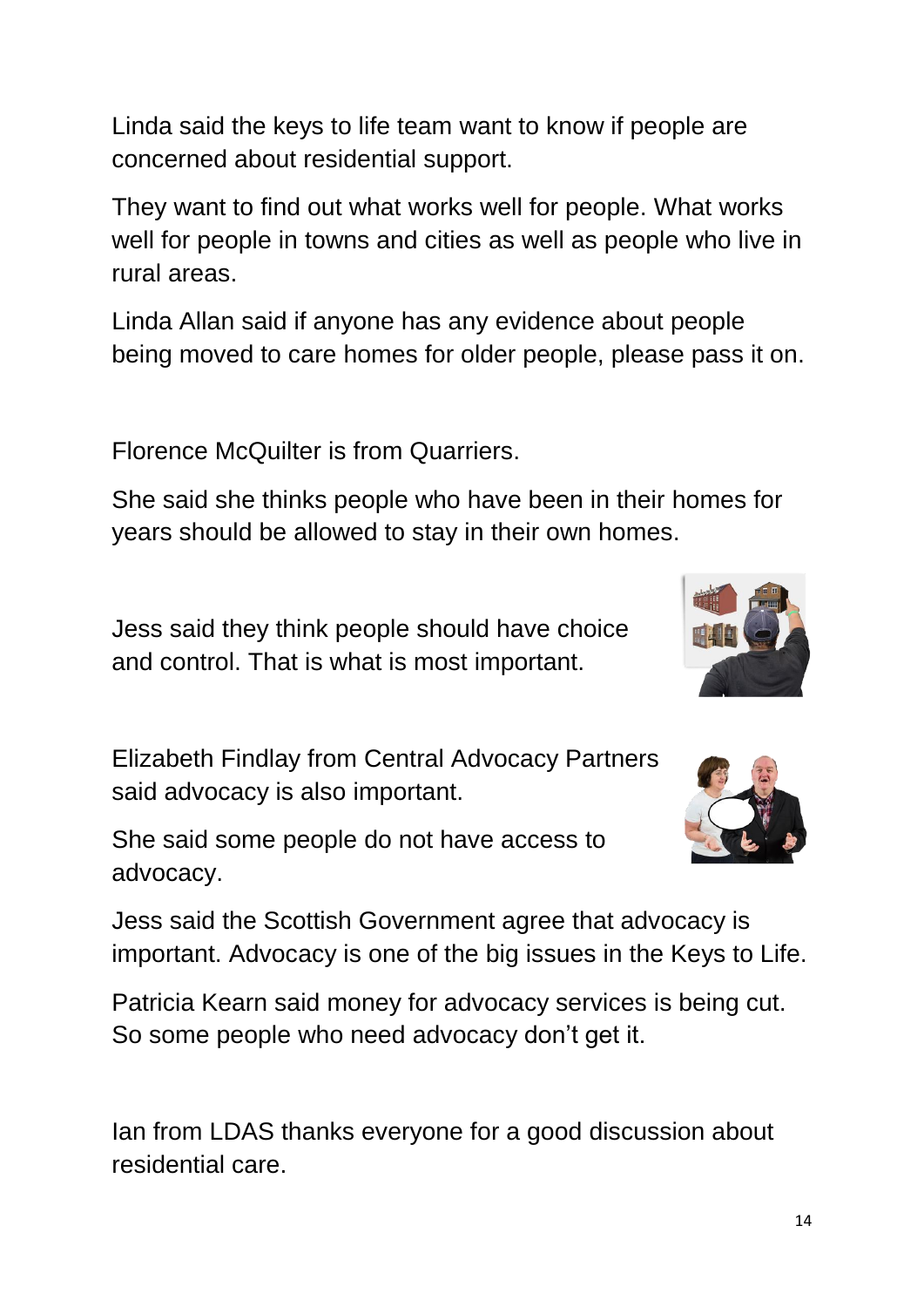He said LDAS think there is still space for small residential care settings that give people a good life.

Jackie suggested we invite Linda, Jess and Dr Anne McDonald to the next meeting to talk more about residential care.

Everyone said they were happy to do that.

Jackie and Joan had to leave the meeting at this point.

Jan Savage from ENABLE Scotland is the Secretariat for the Cross Party Group. She took over chairing the meeting.

She said the formal business of the Cross Party Group was now finished because the MSPs on the group had to leave.

But the group could carry on talking about the next issue.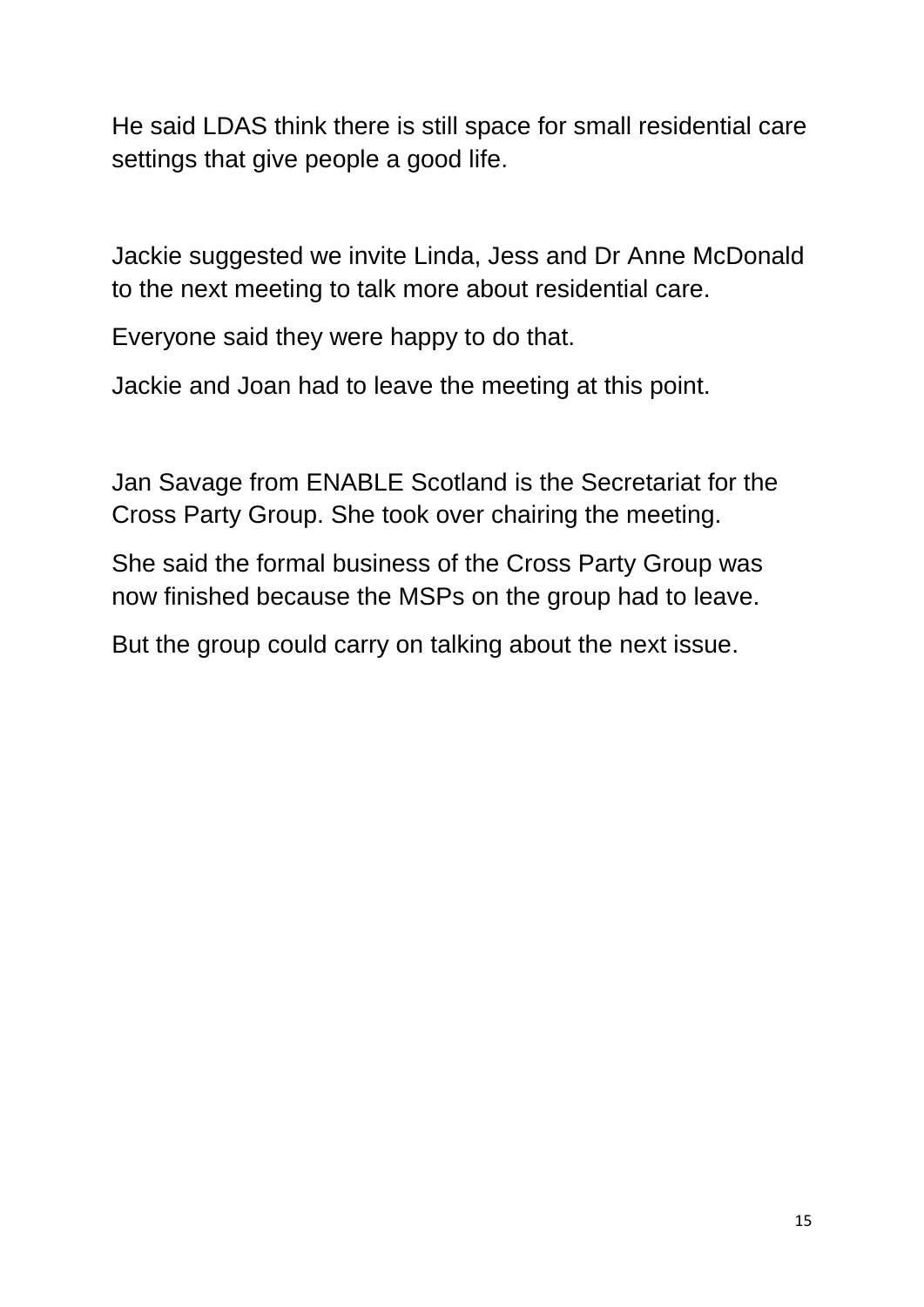#### **6. Keys to Life**

Jan said the Keys to Life team had written a report for the Cross Party Group about what they have been working on.

Linda Allan is from the Scottish Government's Keys to Life team.

She said the Keys to Life is a plan for 10 years.

Last year the team wrote a new plan.

The plan was about what to work would happen during 2015-2017

Linda said the plan will help the Scottish Government to think about what they can achieve in 2 years.

Linda talked about some of the work the Keys to Life team are doing.



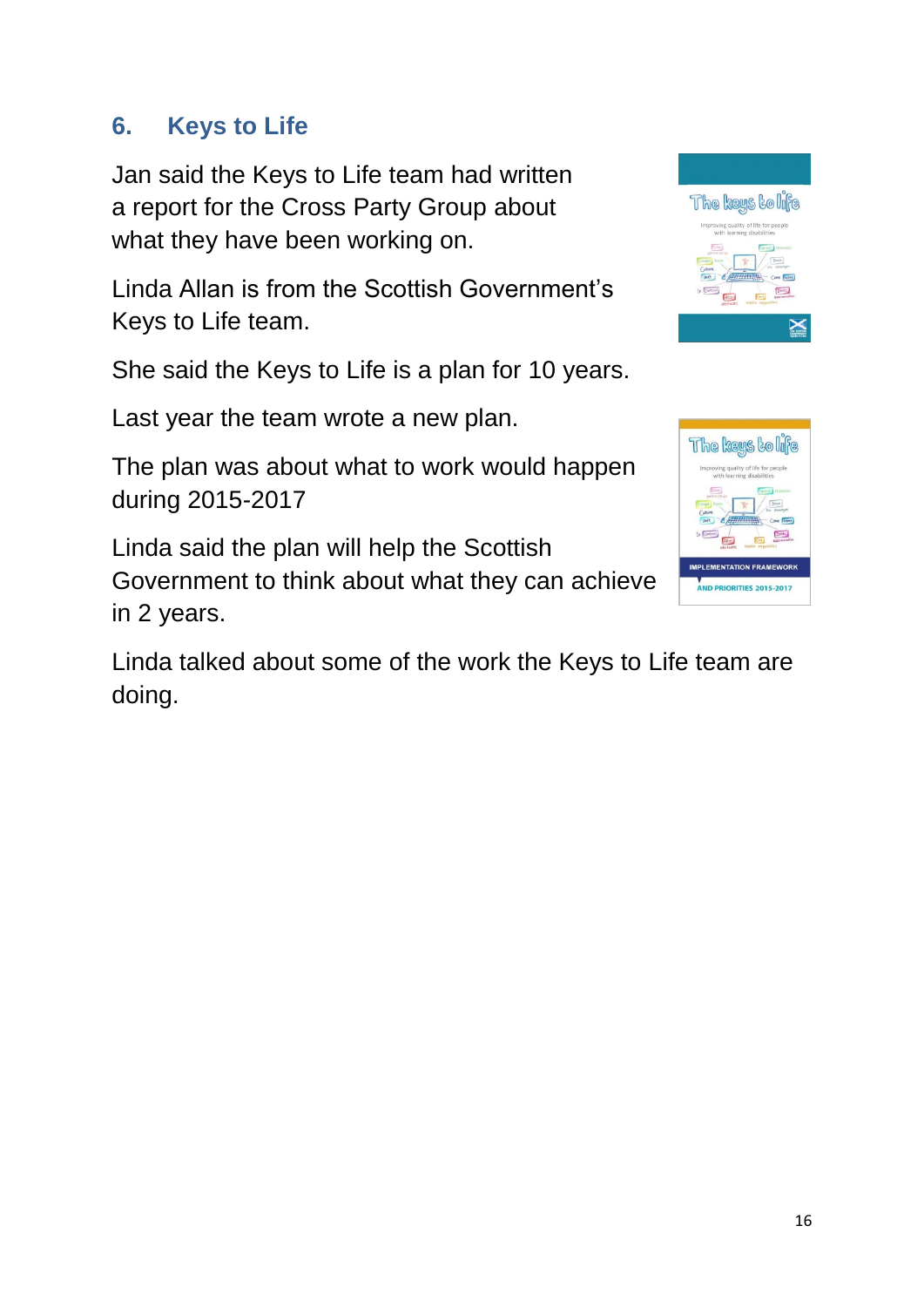### **Health information**

Linda said the Scottish Government needs more information about the health of people with learning disabilities.



The Scottish Learning Disabilities Observatory was set up a year ago to work on this.

Linda said they are finding out information about people with learning disabilities going into hospitals.

She said this information would help the Scottish Government understand why people with learning disabilities don't live as long as other people. And help them understand how they can change this.

Jan said the Cross Party Group has not met anyone yet from the Scottish Learning Disabilities Observatory.

She said we could invite someone to come to a future Cross Party Group meeting.

#### **Health and fitness**

Linda said lots of people with learning disabilities told the Scottish Government that eating healthy and being fit is important to them.



She said the Scottish Government have been finding out things that will help people with learning disabilities stay healthy.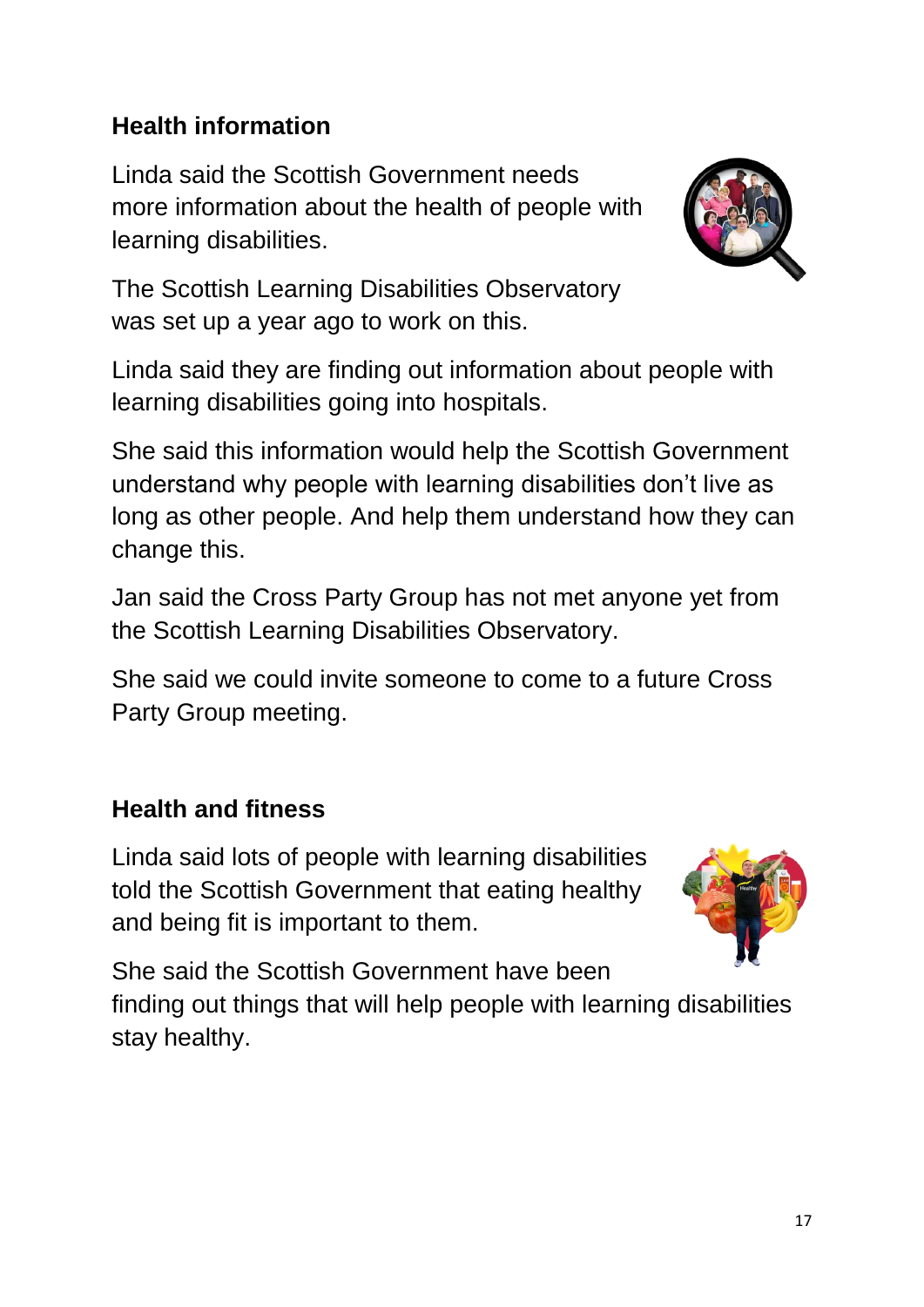Fiona Sinclair (Autism Rights) asked about the information Scottish Government has about health and life expectancy for people who have learning disabilities and autism.

Linda Allan said the Keys to Life team are working with the Scottish Learning Disability Observatory. This work will help get better information about the health of people who have learning disabilities.

Jan Savage suggested the Cross Party Group think about inviting someone from the Scottish Learning Disability Observatory to come to the Cross Party Group.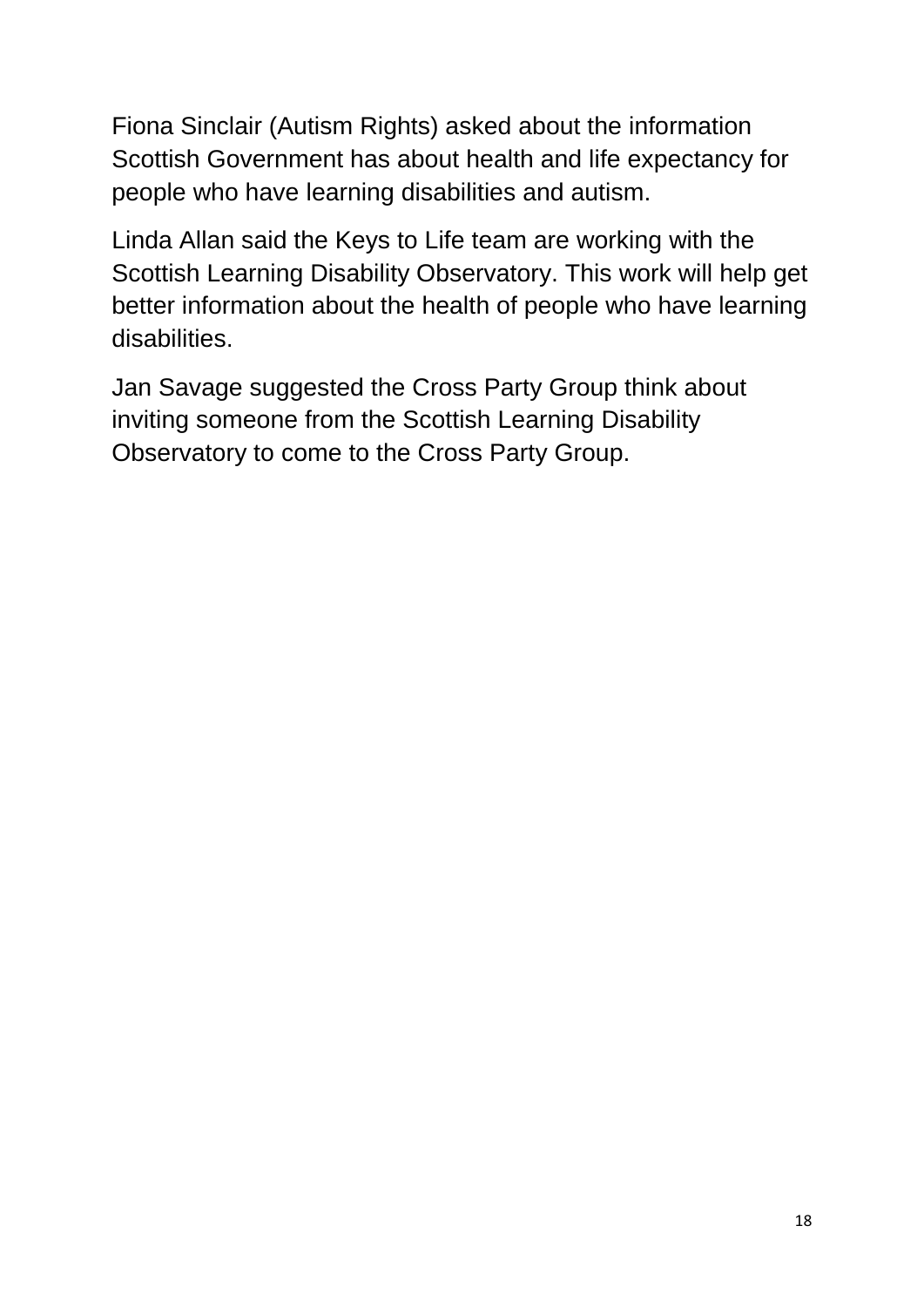# **Funding**

Linda said the Scottish Government had awarded money to people to set up projects about:



- hate crime
- parenting
- being socially connected
- employment and
- complex care needs

She said the keys to life team are working with Active Scotland to think about how to make sport more accessible to people with learning disabilities.

Christine Carlin from Mindroom said she would like to know how much money had been awarded for these projects.

Jess said about £400,000 had been awarded for one year.

She said the Keys to Life website will have details of successful projects soon.

Linda said lots of people and organisations had applied for the money.

She said the Scottish Government are interested in the projects that did not get the money as well as the ones that did.

She said there are lots of good ideas out there for how to make life better for people who have learning disabilities.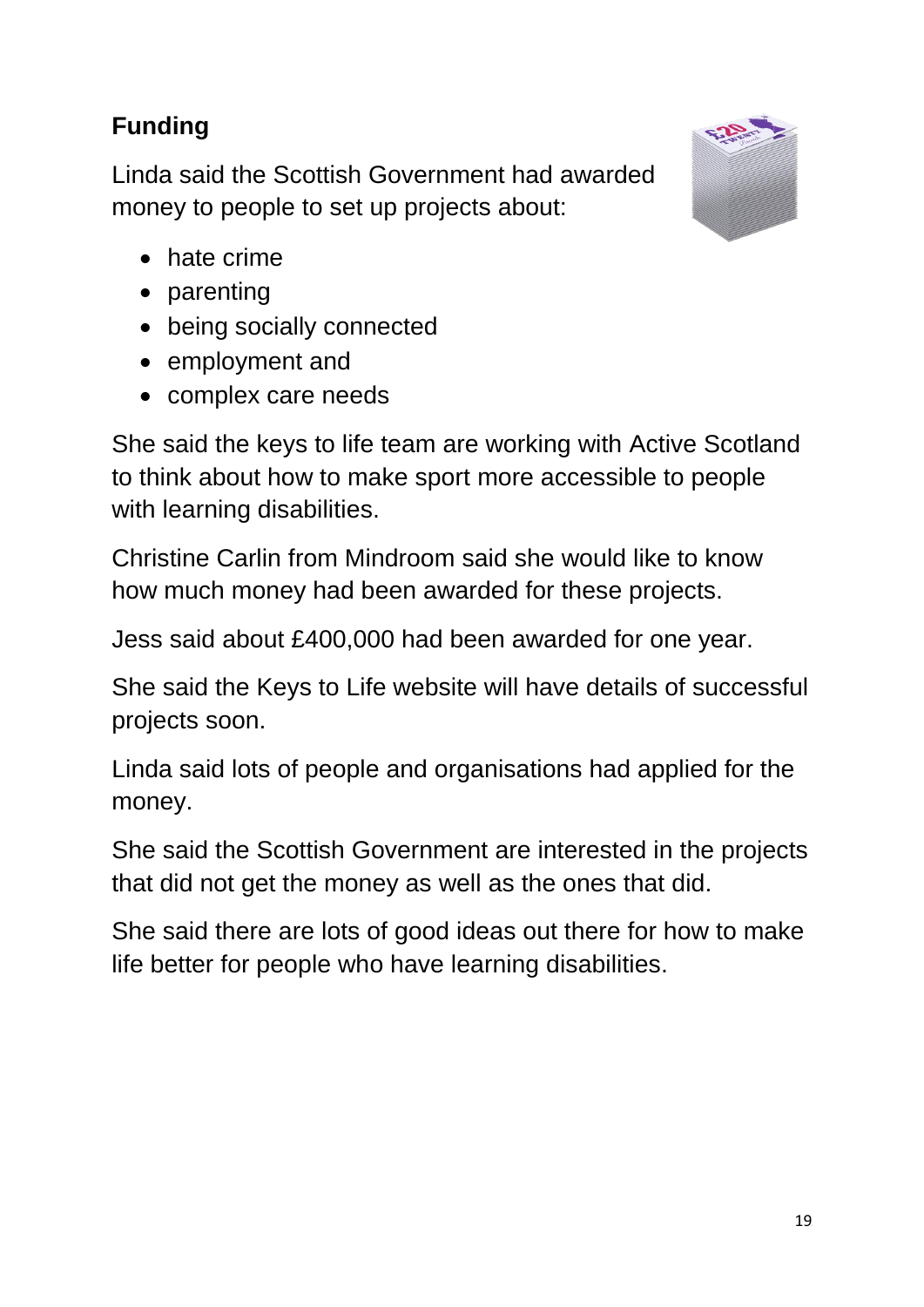# **7. Anything else?**

# **People with learning disabilities and dementia**

Rachel Le Noan is from Down's Syndrome Scotland.

She said people with learning disabilities have a higher risk of getting dementia.

She said half of people who have Down's Syndrome will have dementia by the time they are 60.



She said people are meant to get a link worker when they are diagnosed with dementia.

But none of the people she works with have had a link worker.

She said link workers know about dementia. But they don't know about Down's Syndrome.

She said some younger people with Down's Syndrome and dementia have been put into care homes for older people.

But the staff in care homes for older people are not trained to care for people with Down's Syndrome.

She said the Scottish Government's plan for dementia will be published in spring.

Down's Syndrome Scotland would like the plan to include information on people with learning disabilities and dementia.

She suggested the Cross Party Group invites the Scottish Government's dementia team to a meeting next year.

Jan said other organisations can support Down's Syndrome Scotland on this issue.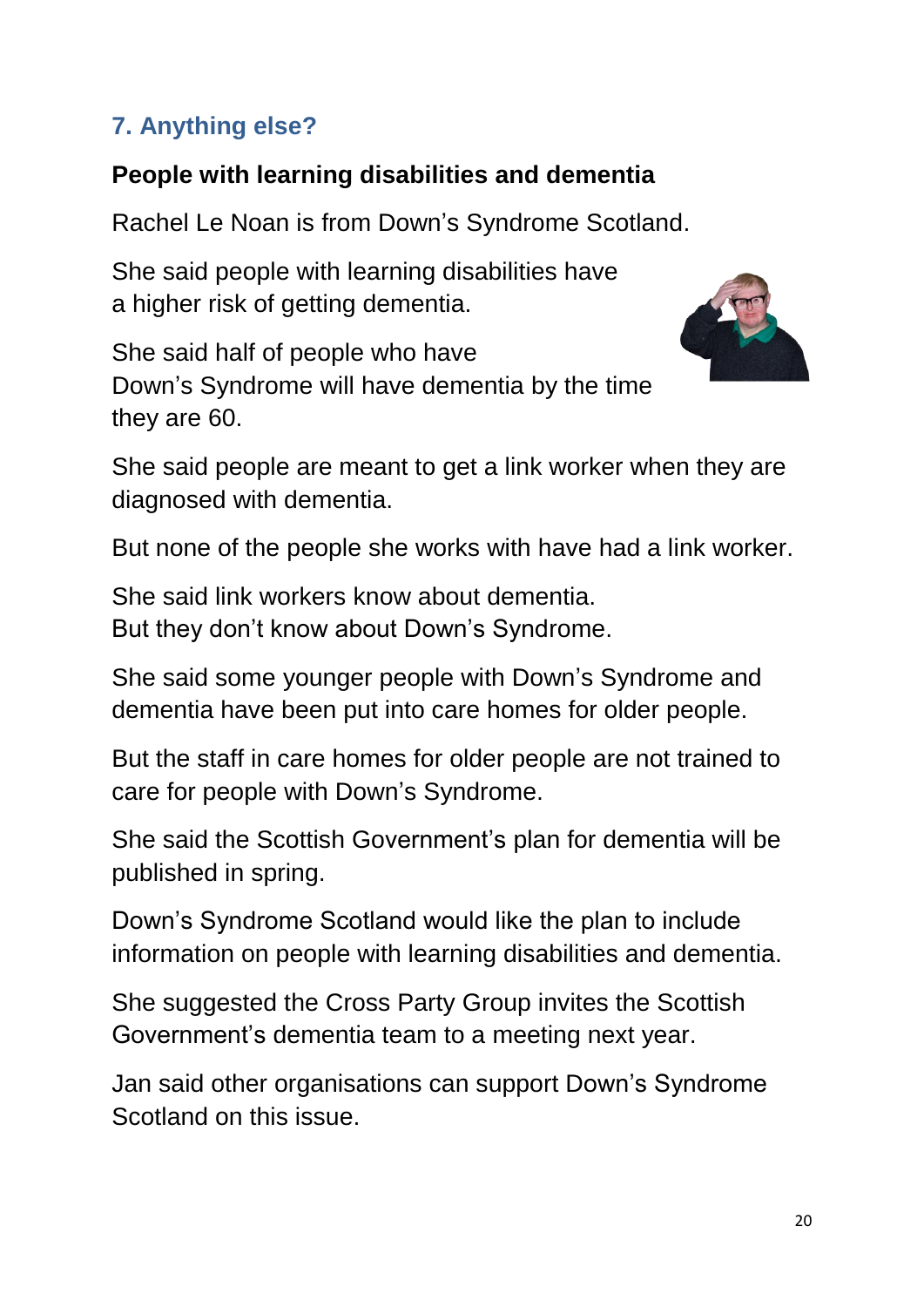She said the Cross Party Group could think about it in the new session.

# **ENABLE Scotland campaign**

Kayleigh Thorpe is from ENABLE Scotland.

She said their latest campaign is about education for young people who have learning disabilities.



It is called **Included in the Main?!** 

She said lots of young people with learning disabilities don't have the same opportunities as other young people to take part in school and other activities.

She said ENABLE Scotland is having a national conversation about all this. They want to know more about what school is like.

Kayleigh asked everyone to join in the conversation by putting messages on Facebook and Twitter.

People can also fill in surveys on the ENABLE Scotland website: [www.enable.org.uk/includedinthemain/](http://www.enable.org.uk/includedinthemain/)

There will be a survey for teachers coming soon.

She asked group members to pass on any stories they have about the experience of young people with learning disabilities in school.

# **Hate crime drama**

Florence McQuilter said Quarriers were putting on a drama about hate crime.

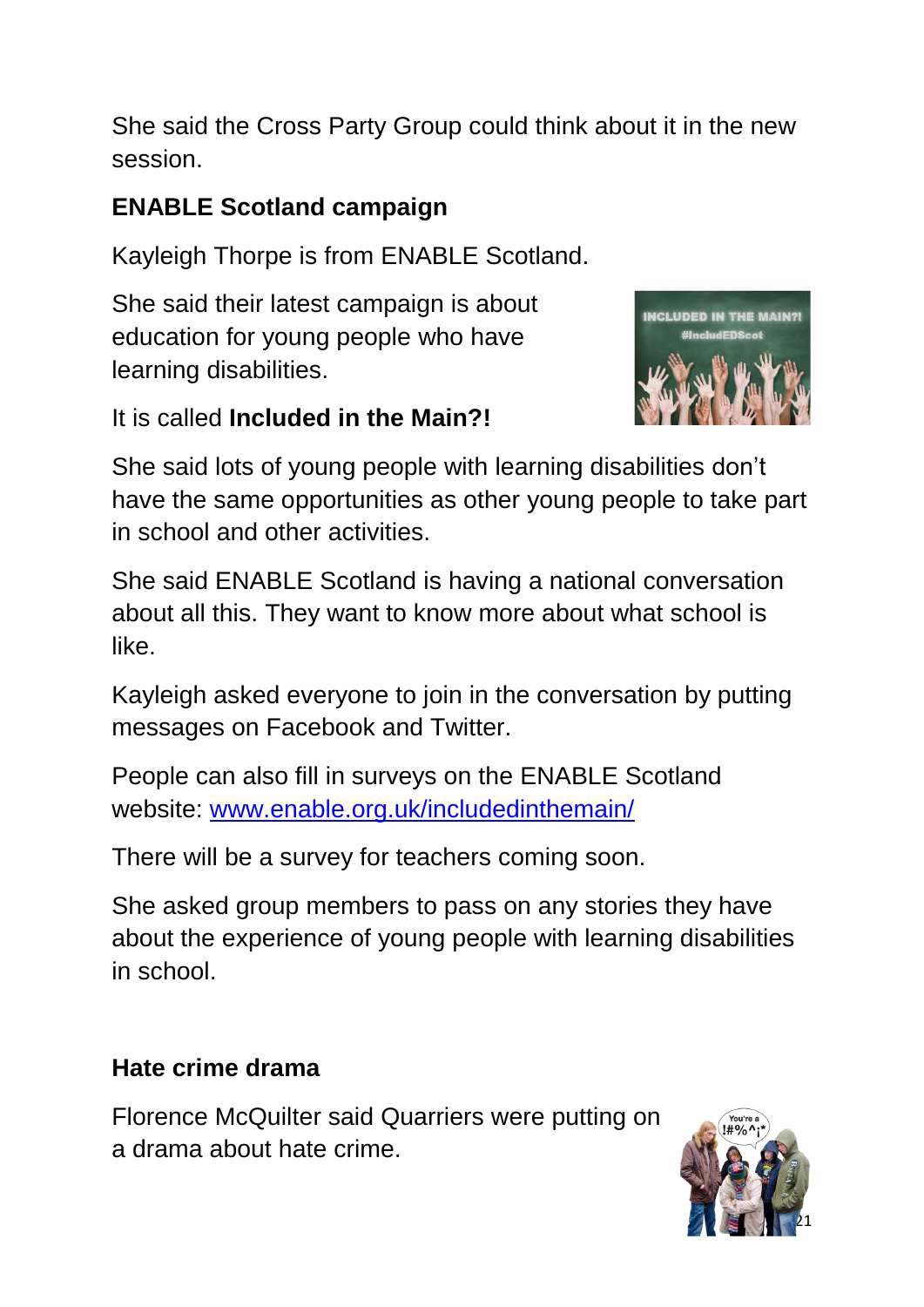People with learning disabilities were acting in the drama.

It was on  $29<sup>th</sup>$  February.

#### **Elections**

Ian Hood said the Scottish Parliamentary elections are happening soon.

|   | <b>Vote</b>     |    |
|---|-----------------|----|
| 8 | <b>SNP</b>      |    |
| 樂 | Labour          | п  |
|   | Conservative    | П  |
|   | <b>Green</b>    | ΙI |
|   | <b>Lib Dems</b> | H  |
|   | Independent     |    |

And there will be a referendum on whether the UK should stay part of the European Union soon.

He said LDAS had written Easy Read information about the election and the referendum.

You can get this from the LDAS website: <http://www.ldascotland.org/>

## **8. Next meeting**

Jan said the Scottish Parliamentary election is happening in May.

So today's meeting was the last Cross Party Group of the current parliament.

She said thank you to all the Cross Party Group members.

She said the Cross Party Group had achieved a lot this year.

Jan said after the election they would look at who the new MSPs are and ask some MSPs to join the Cross Party Group on learning disability.